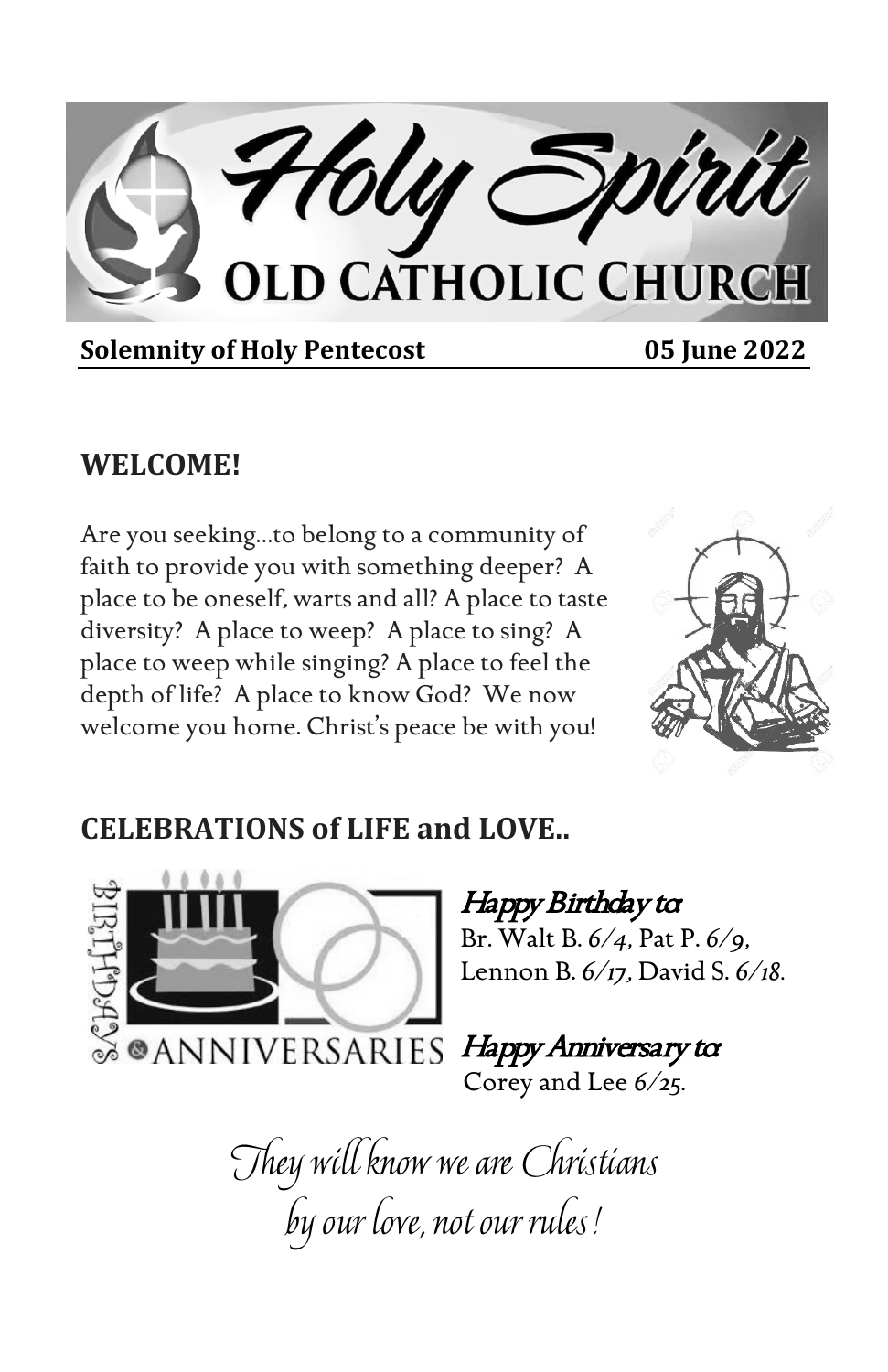### When We Gather Next…

Feast of the Holy Trinity Sunday, 12 June 2022, 10:30am



*Proverbs 8:22-31 Psalm 8:3-8 Romans 5:1-5 John 16:12-15*

Presider: Fr. Jacques Homilist: Dan Jan Greeters: *Gndy K., Ken S.* Councilor Welcome: *Debbie R.* Acolyte: Karen E. Intercessions: Dcn. Jan Lectors: (1) Joanne D. (2) Michael H. Eucharistic Ministers: Dan Jan, Mthr. Sharon; Daniel M. Coffee Social: *Parishioners' Last Names S-W* 

*Thank YOU for your faithful and loving service at the altar of the Lord in community. You bless us!*

## Lord, Hear Our Prayer!

*"Always pray in the Spirit, with all your prayers and petitions. Pray constantly and attentively for all God's holy people." (Ephesians 6:18)*

For the Clergy of the Diocese, *their health, holiness and ministry.* Lucy, *Diane's mother, for peace and well-being.* Michael Volk, *friend of David B., serious head injury* Eugene L. *hospice care.* Jennifer B. *spinal surgery* Br. Tom W., *hip surgery and healing.* Lee W., *peace and wellness* For vocations to ministry and consecrated life among us. 'For the repose of the souls of: PRichard Clark, *Wayne's brother, 03/29.22* <sup>\$</sup>Fr. Michael J. Ripton, 03/22/2022 Richard Labelle, *fr. Jacques' brother, 02/01/22* All victims of war and gun violence. FFor our deceased clergy and parishioners.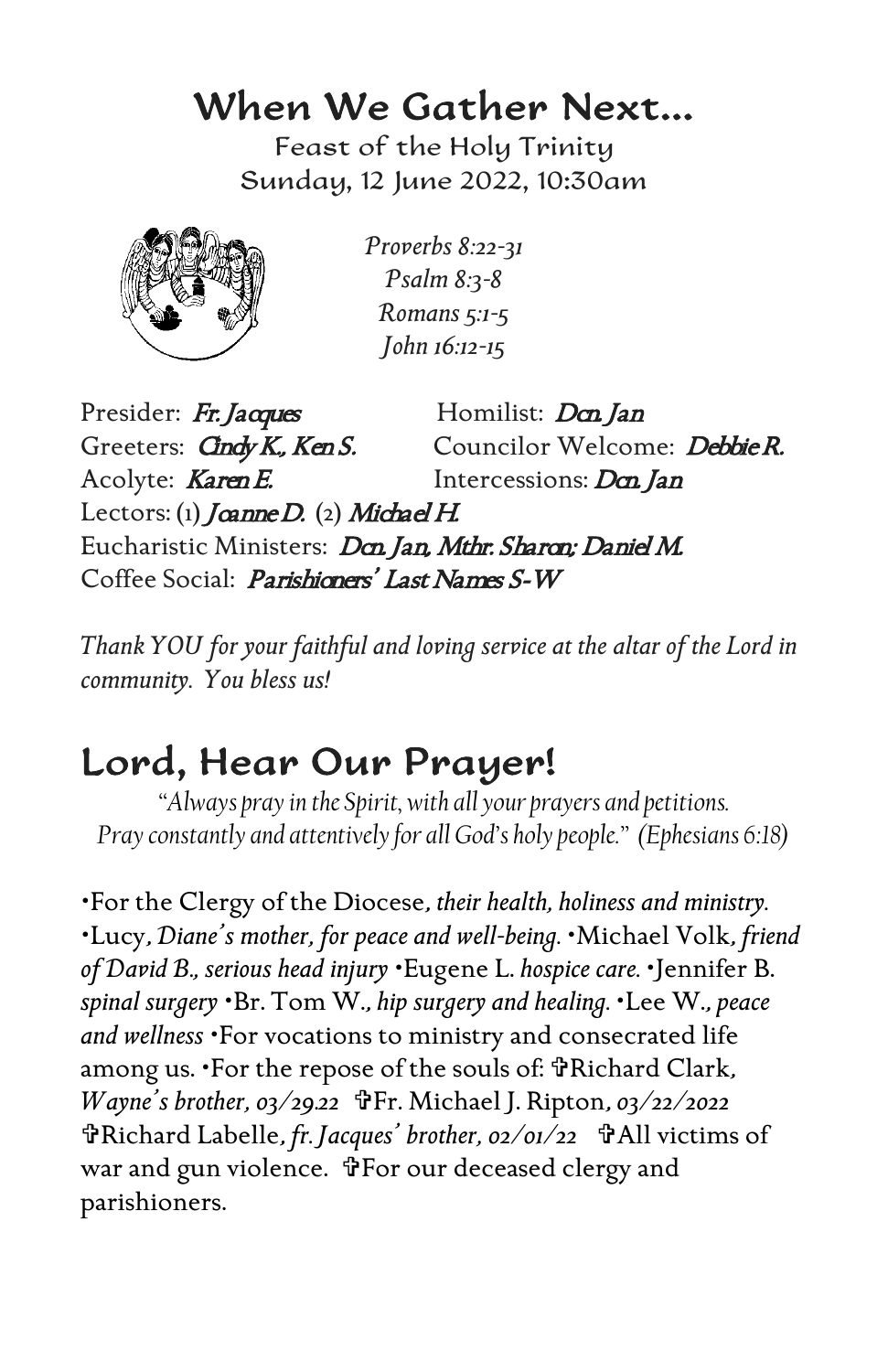Dearest Community and Friends,

Today we celebrate our  $19^{th}$  anniversary as a parish community, what marvelous grace! When we first began we had no idea where God was leading us and what we would experience together as a parish family. Many have come, some have died, some have moved, and some have left our company for many reasons. Through all those transitions, you, the community, have remained faithful to your mission of radical welcome and hospitality to all. We truly walk by faith, rather than sight. This allows us to make Christ the center of our life and worship together. I pray that Holy Spirit will continue to be your spiritual home where you will find a deeper faith, greater love and more generous compassion for others. We truly are not your grandmother's church by any imagination. We have chosen to step out in faith and trust with one another as the Spirit continues to bless and guide us on the path before us. May we continue to be that sacred welcome for others who have not found welcome elsewhere.

We have begun our 2022 Hurricane Season here in the Tampa Bay region *(June 1st through November 30th)!* It is imperative that you and I do not ignore this season and prepare well for it. As we are often reminded: "It only takes one storm!" to deeply impact our lives and our region. Take time to check and to restock your storm food and supplies, gather and protect your important papers ready to go with you if an evacuation is ordered, and have a plan for evacuation. Recall that if either a *Tropical Storm* **Warning** or a *Hurricane* **Warning** is posted for our region, ALL events at Holy Spirit are automatically cancelled!

Be sure to check your emails this week for the updated Holy Spirit Parish Community Directory. It will be in PDF.doc format so that you can upload it and save it on your devices for quick and easy reference. May it help us to grow in loving relationship with one another. Please, to respect each one's privacy, do not copy or forward it to anyone who is not a a parishioner, or share contact information without the prior consent the person. Thank you for your care.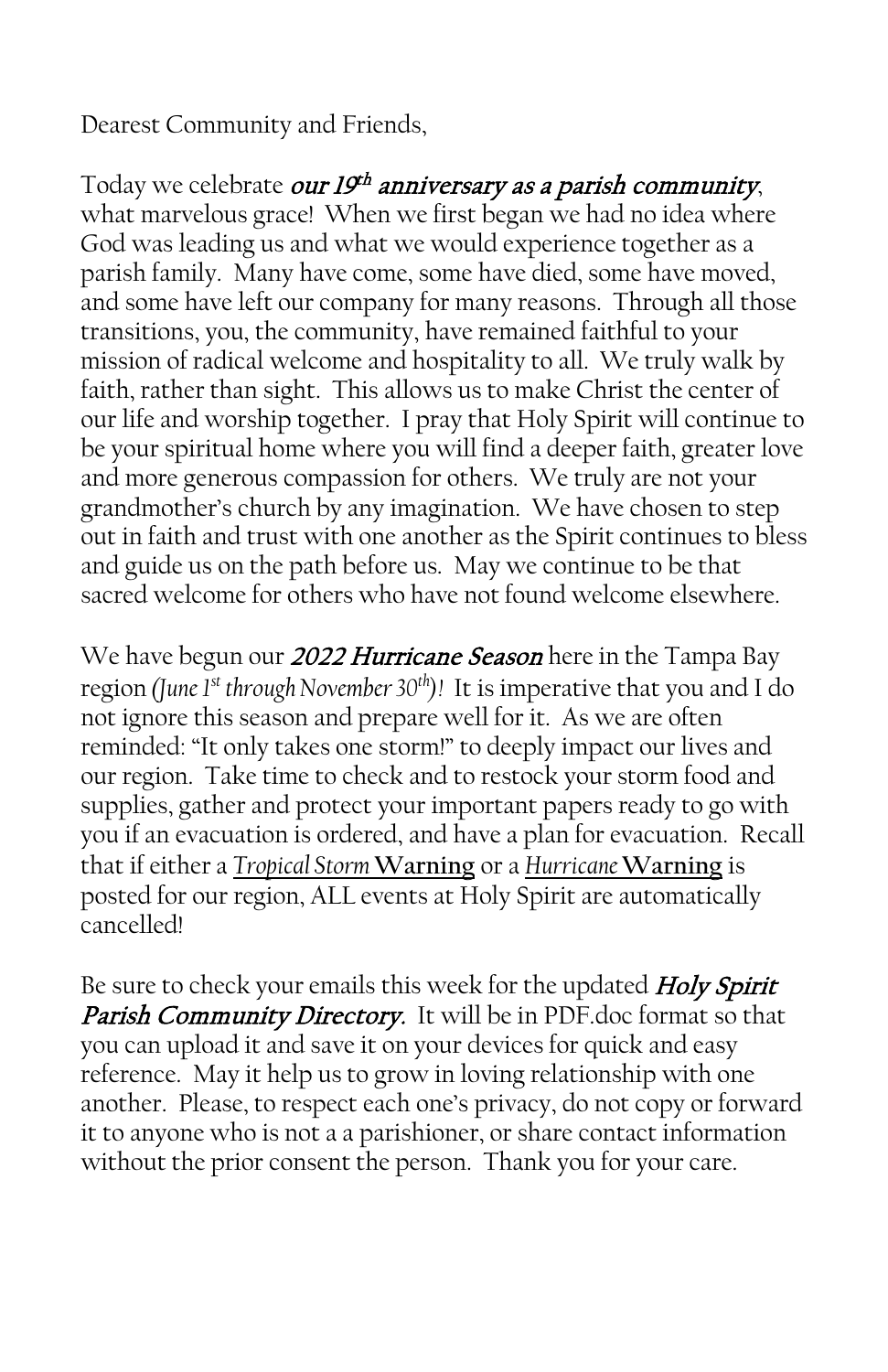# Today's Sacred Liturgy

Today's Intention: *For Our Parish Community*

| Prelude: Veni, Sancte Spiritus                                             | GC2 478                               |
|----------------------------------------------------------------------------|---------------------------------------|
| <b>Welcome and Announcements</b>                                           | Dwayne C.                             |
| Gathering Song: Send Us Your Spirit                                        | GC2 476                               |
| Introduction and Litany of Praise:                                         | Bp. Steve                             |
| <b>Gloria: Mass of Creation</b>                                            | GC2 138                               |
| <b>Opening Prayer</b>                                                      | Bp. Steve                             |
| Reading I: Acts of the Apostles 2:1-11                                     | Wayne C.                              |
| Psalm Response: Psalm 104                                                  |                                       |
| $\mathbb{R}$ . Lord, send out your Spirit and renew the face of the earth! |                                       |
| Reading II: Romans 8:8-17                                                  | Br. Walt B.                           |
| Gospel Acclamation: Alleluia! Give the Glory                               | GC2 733                               |
| Holy Gospel: John 14:15-16,23b-26                                          | Dcn. Jan                              |
| Homily                                                                     | Bp. Steve                             |
| Profession of Faith: Nicene Creed                                          |                                       |
| (Please, refer to the inside back cover of your hymnal.)                   |                                       |
| Intercessions: R. Come, Holy Spirit,                                       |                                       |
| fill the hearts of your faithful!                                          | Dcn. Jan                              |
| Kiss of Peace                                                              |                                       |
| Preparation of the Gifts: Sing a New Church                                | GC2 644                               |
| <b>Eucharistic Prayer: Mass of Creation</b>                                | GC2 147, 148A, 149                    |
| Lord's Prayer: Our Father                                                  | GC2 15                                |
| Lamb of God Litany: Mass of Creation                                       | GC2 152                               |
| <b>Invitation to Holy Communion</b>                                        | Dcn. Jan                              |
|                                                                            | (Dcn. Jan, Mthr. Sharon, Fr. Jacques) |
| <b>Communion Procession:</b> Peace Is Flowing Like a River GC2 725         |                                       |
| Song of Praise: We Come to Your Feast                                      | GC2 814                               |
| Prayer after Communion                                                     | Bp. Steve                             |
| Solemn Blessing and Sending (Alleluia, 2xs)                                |                                       |
| Sending Song: Go, Make a Difference                                        | GC2 664                               |
| <b>Feast Day Potluck:</b>                                                  | Parishioners' Last Names M-R          |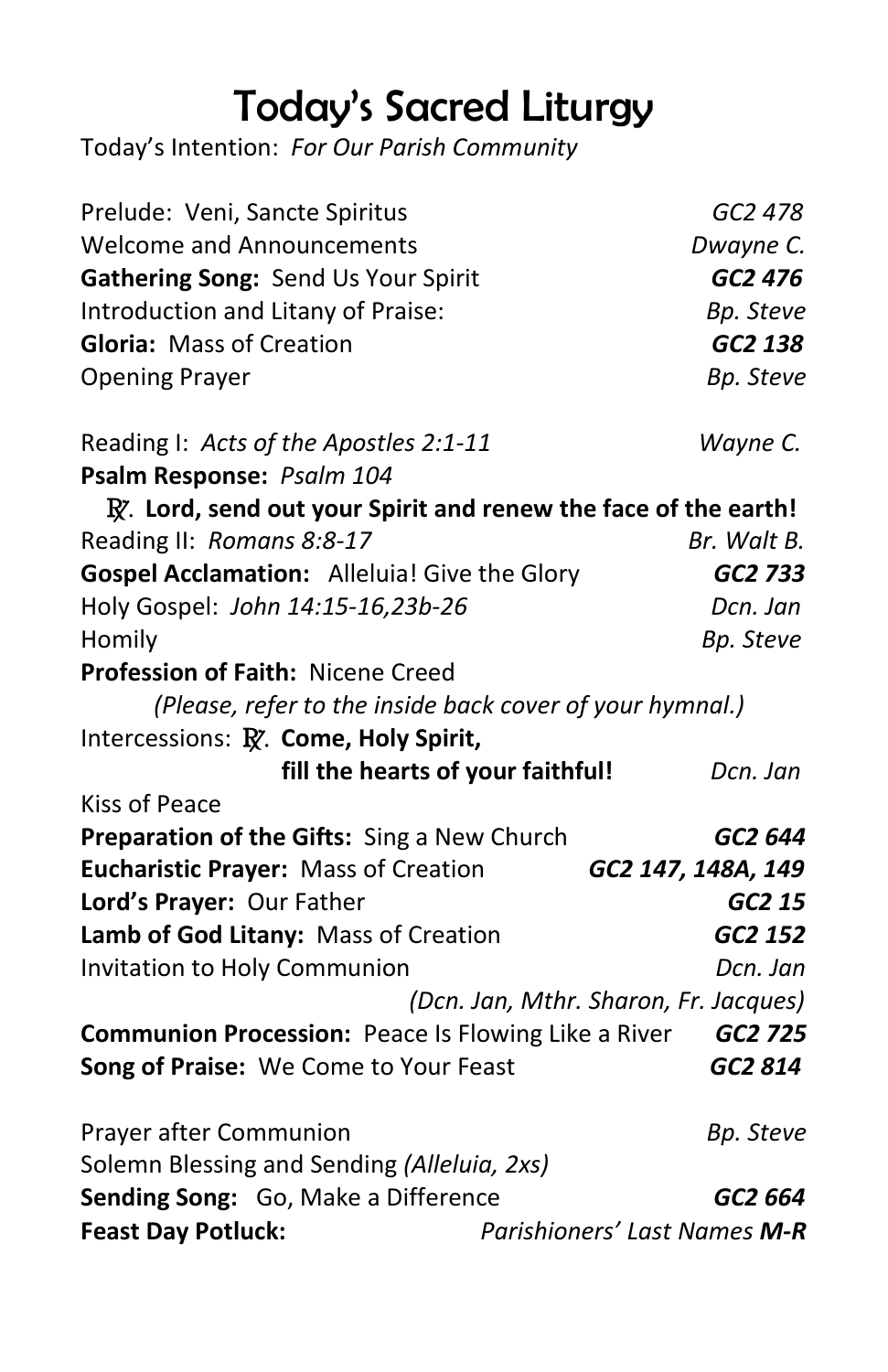## The Road Ahead Together…

#### **TWELVE STEP MEETINGS at Holy Spirit:**

-Sex/Love Anonymous, Thursdays, 12PM, conference room. -Alcoholics Anonymous, Thursdays, 7PM, social hall.

#### **CHOIR PRACTICE -Thursdays, 7pm-8:30pm, chapel**

#### **LANDSCAPE MINISTRY TEAM Meeting -Next Sunday, June 12th, 11:45am, conference room**

#### **FATHERS' DAY BLESSING -Sunday, June 19th, during our Sunday Liturgy**

#### **JUNETEENTH Holiday -Sunday, June 19th**

Juneteenth (short for "June Nineteenth") marks the day when federal troops arrived in Galveston, TX in 1865 to take control of the state and ensure that all enslaved people be freed. The troops arrival came a full two and a half years after the signing of the Emancipation Proclamation. Juneteenth honors the end of slavery in the United States and is considered the longest running African-American holiday. It became an official federal holiday in 2021.

#### **CLERGY RETREAT WEEKEND**

#### **-Friday-Sunday, June 24-26, Parish center and chapel**

Our priests, deacons, and candidates will be gathering together this weekend here at Holy Spirit for some well-deserved spiritual rest and relaxation with one another. Bp. Marty Shanahan, OCC Diocese of the Midwest, will be our facilitator and guide.

#### **PARISH COUNCIL Meeting**

#### **-Thursday, July 21st, 7pm, conference room**

The Council will not be meeting in June, however, we will resume our regular meetings in July.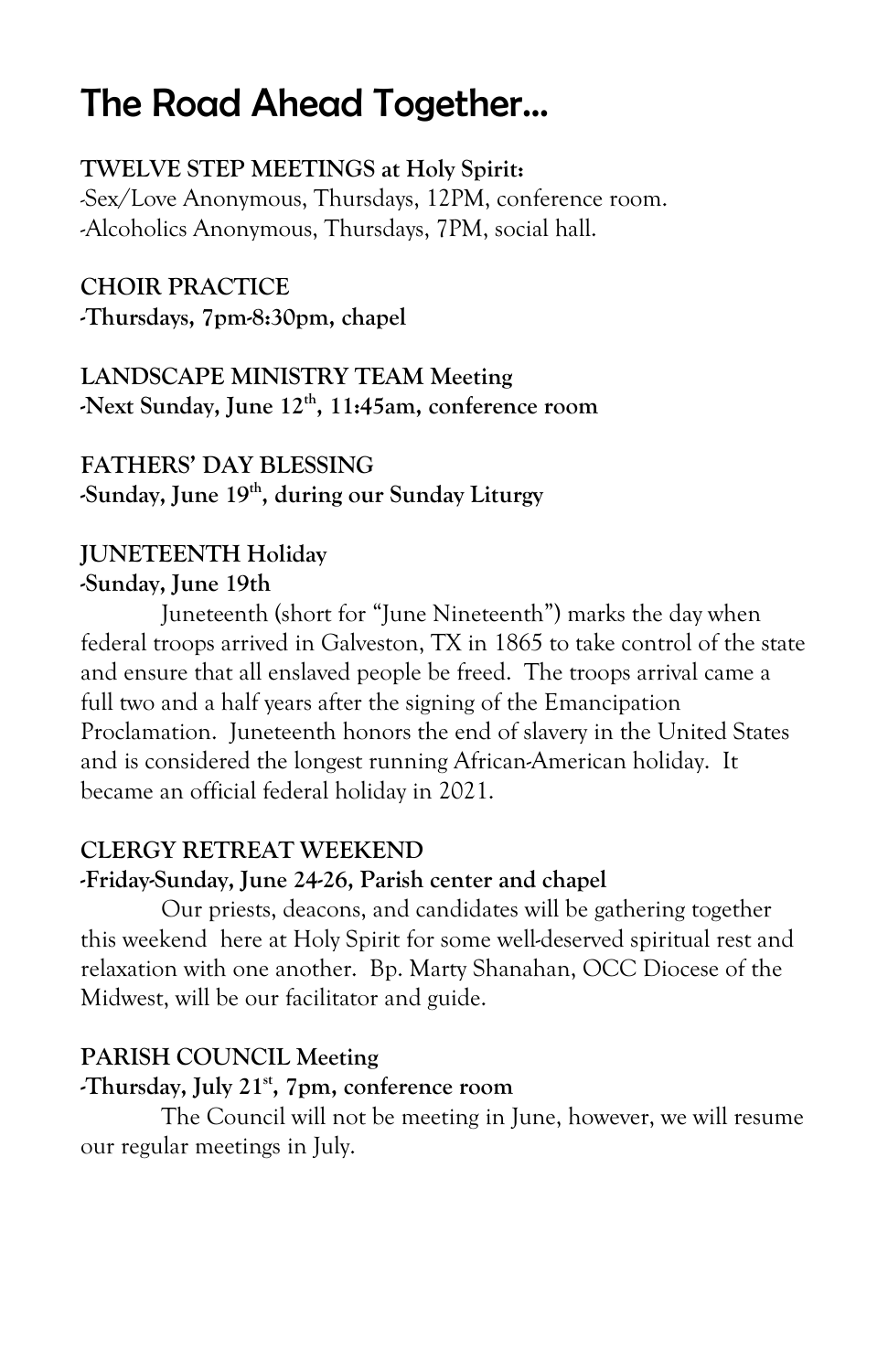**GROW**: "Peace be with you." On hearing those four simple words, the fear that had paralyzed the disciples gives way to rejoicing. We, too, can feel paralyzed at times – by fear, yes – but also indecision, conflict, negativity, and perhaps even headlines that remind us how fractured



our world has become. Yet here is Jesus, wishing us peace and giving us the gift of Pentecost: our Advocate, the Holy Spirit. As Jesus breathes on the disciples, he confers upon them a Spirit of peace that will allow them to push past their fears and build up the Church. "Whose sins you forgive are forgiven them, and whose sins you retain are retained." We, too, can turn to the Holy Spirit in times of trouble to help us move forward in faith, sharing peace and reconciliation with those we encounter.

**GO**: Sometimes after a tiring or stressful day, I head up to the couch, kick my feet up, and mindlessly scan social media or whatever other distractions might pop up on my smartphone. A friend read somewhere that doing so amounts to effectively putting your time in the shredder! Today's readings challenge me and all of us to dig deeper. Why not, instead, find a quiet place to pray, asking the Holy Spirit for a refresh as we move into the next part of our day, which is indeed the first minute of the rest of our lives. There's nothing wrong with downtime! But in the Holy Spirit, we can find a source of inspiration, energy, and creativity. As St. Paul writes to the Corinthians, "There are different kinds of spiritual gifts but the same Spirit; there are different forms of service but the same Lord; there are different workings but the same God who produces all of them in everyone. To each individual the manifestation of the Spirit is given for some benefit." Just as Jesus sent out the disciples, he sends us out to share our gifts to build up the Church.

**ACT**: We thank you, God, for the ways your Holy Spirit helps us see your love through the people and world around us. We thank you for the gifts of the Spirit within us and for the gift of your Son, Jesus Christ. Holy Spirit, open our hearts as we listen to your word. We ask this in Christ's name.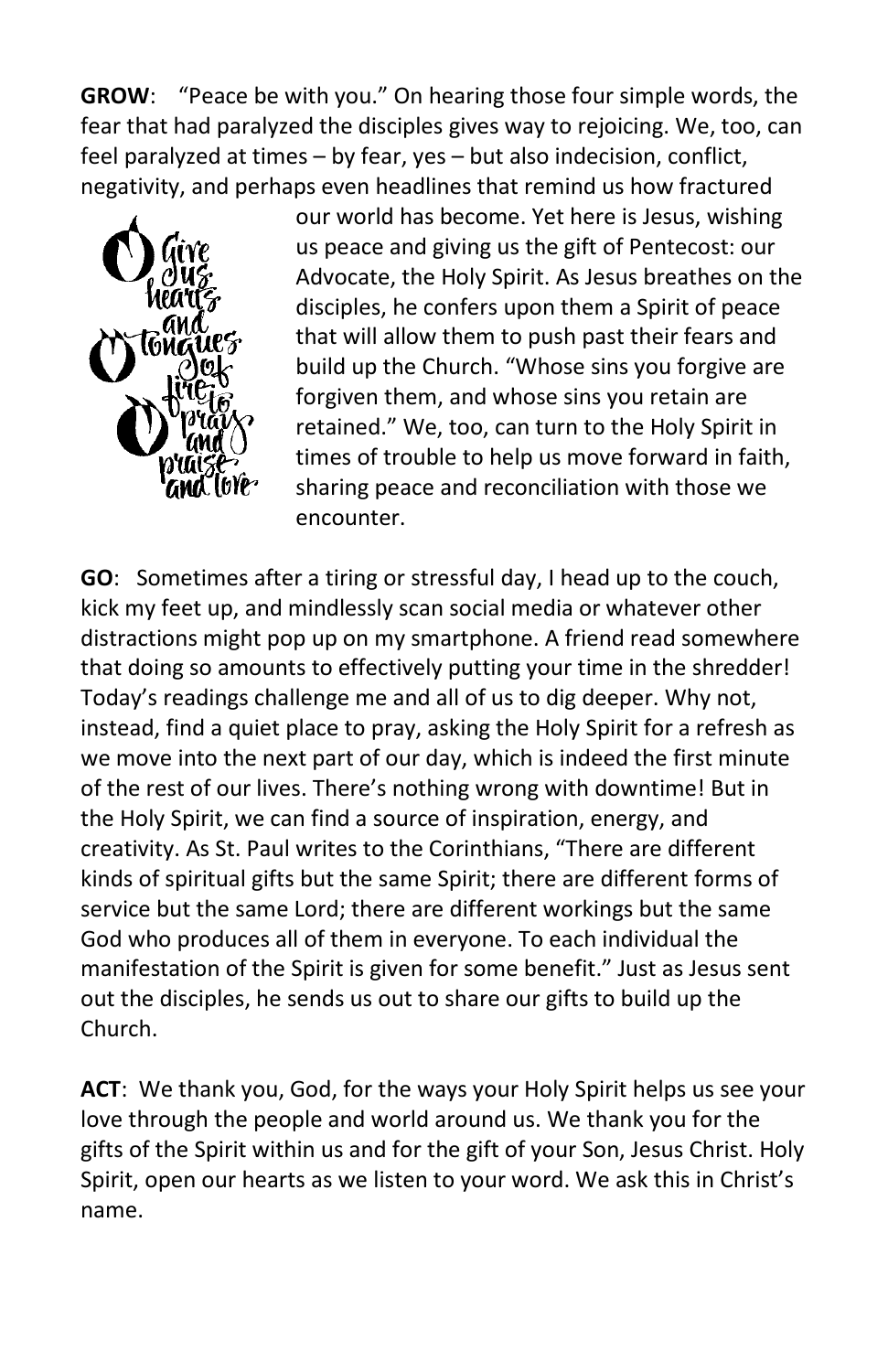## *Rushing Wind: A Pentecost Prayer*

Come Spirit who is our Light. Shine among the shadows within. Warm and transform our hearts.

Come, Spirit who makes a home in us. Draw us to the treasures of your dwelling. Reveal to us the inner journey of love.

Come, Spirit, Comforter and Consoler. Heal the wounded. Sooth the anxious. Be consolation for all who grieve and ache.

Come, Spirit who energizes our being. Keep us from the tangles of toil and travail. Lead us to moments of prayer and play.

Come, Spirit, consuming Fire of Love. Fill us with enthusiasm for your vision. May the desire for truth be vibrant in us.

Come, Spirit, joy of our souls. Dance amid life's hills and valleys. Encircle us with the delights of your dance.

Come, Spirit of wisdom and insight. Draw us toward your goodness and light. Direct our growth and guide our ways.

Come, Spirit, strength of wounded ones. Be warmth in hearts of those grown cold. Empower the powerless. Rekindle the weary.

Come, Spirit, source of our Peace. Deepen in us the action of peacemakers. Heal the divisions that ravage the earth.